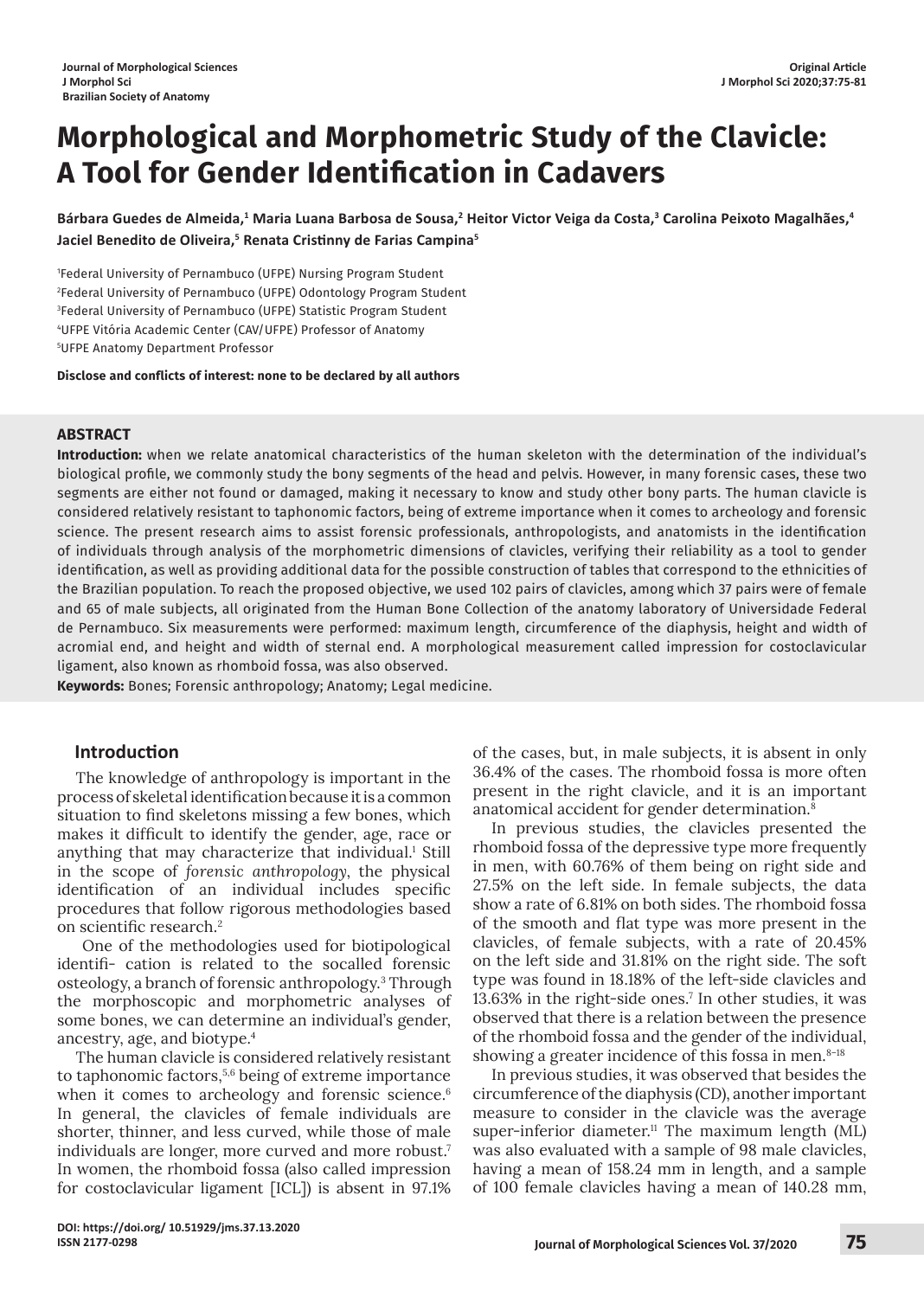concluding that the male clavicles are longer.<sup>2</sup>

Resistant to taphonomic processes, the human clavicle becomes a preserved bone segment in the medical-legal or bioanalytical field.<sup>6</sup> In this way, the use of the clavicle is of high relevance to determinate sexual dimorphism in cases in which the bones that would facilitate this information is not available. In fact, many studies have addressed the sexual dimorphism across the clavicle in various world populations.<sup>12-14</sup> However, there are still few studies involving the Brazilian population. So, the present study aims to assist forensic researches, anthropologists and anatomists in the identification of individuals through analysis of the morpho-metric dimensions of the clavicle, verifying their reliability as a tool for sexual diagnosis, as well as providing additional data for the possible construction of tables that correspond to the ethnicities of the Brazilian population.

#### **Materials and Methods**

One-hundred and two pairs of clavicles were used, 37 of which were of female subjects and 65 that belonged to male subjects. All clavicles used in the present study came from the collection of human bones of the anatomy laboratory of Universidade Federal de Pernambuco, in the state of PE, Brazil. Despite the fact that the gender was known, the researchers only had access to the information after the measurements were completed. Those bones whose varia-bles could not be measured by the presence of structural variations derived from bone pathologies (for example: osteophytes, fractures, porosity with bone wear) were removed from the sample.

Six measurements were performed: ML, CD, height and width of acromial end (HAE and WAE), height and width of the sternal end (HSE and WSE). In addition, the ICL (also known as rhomboid fossa) was also observed(Table 1)(Fig. 1).



**Figure 1.** Clavicle upper view (α); Acromial end view (β); Sternal end view (γ). Subtitles: ML, maximum length: ab, CD, circumference of diaphysis: c; HAE, height of acromial end): de; WAE, width of acromial end: fg; HSE, height of sternal end hi; WSE, width of sternal end): jk.

| <b>Measurements</b>                        | <b>Initials</b> | <b>Descriptions</b>                                                                                | <b>References</b> |
|--------------------------------------------|-----------------|----------------------------------------------------------------------------------------------------|-------------------|
| Maximum length                             | ML              | Length between acromial and sternal end                                                            | 2,17              |
| Circumference of diaphysis                 | CD.             | Circumference of the middle of the clavicle                                                        | 2,14              |
| Height of the acromial end                 | <b>HAE</b>      | Measurement between the top and bottom of the acromial end                                         | 18                |
| Width of the acromial end                  | <b>WAE</b>      | Measurement between the left and right limits of the acromial end                                  | 14,27             |
| Height of the sternal end                  | <b>HSE</b>      | Measure between the lower and upper part of the sternal end                                        | 14,27             |
| Width of the sternal end                   | <b>WSE</b>      | Measurement between the left and right limits of the sternal end                                   | 14,18             |
| Impression for costoclavicular<br>ligament | ICL             | Qualitative measurement based on depression or elevation in<br>costoclavicular ligament impression | 14,18,36          |

**Table 1.** Description of clavicle measurements

Abbreviations: CD, circumference of diaphysis; HAE, height of acromial end; ML, maximum length; SD, standard deviation; WAE, width of the acromial end; WSE, width of the sternal end.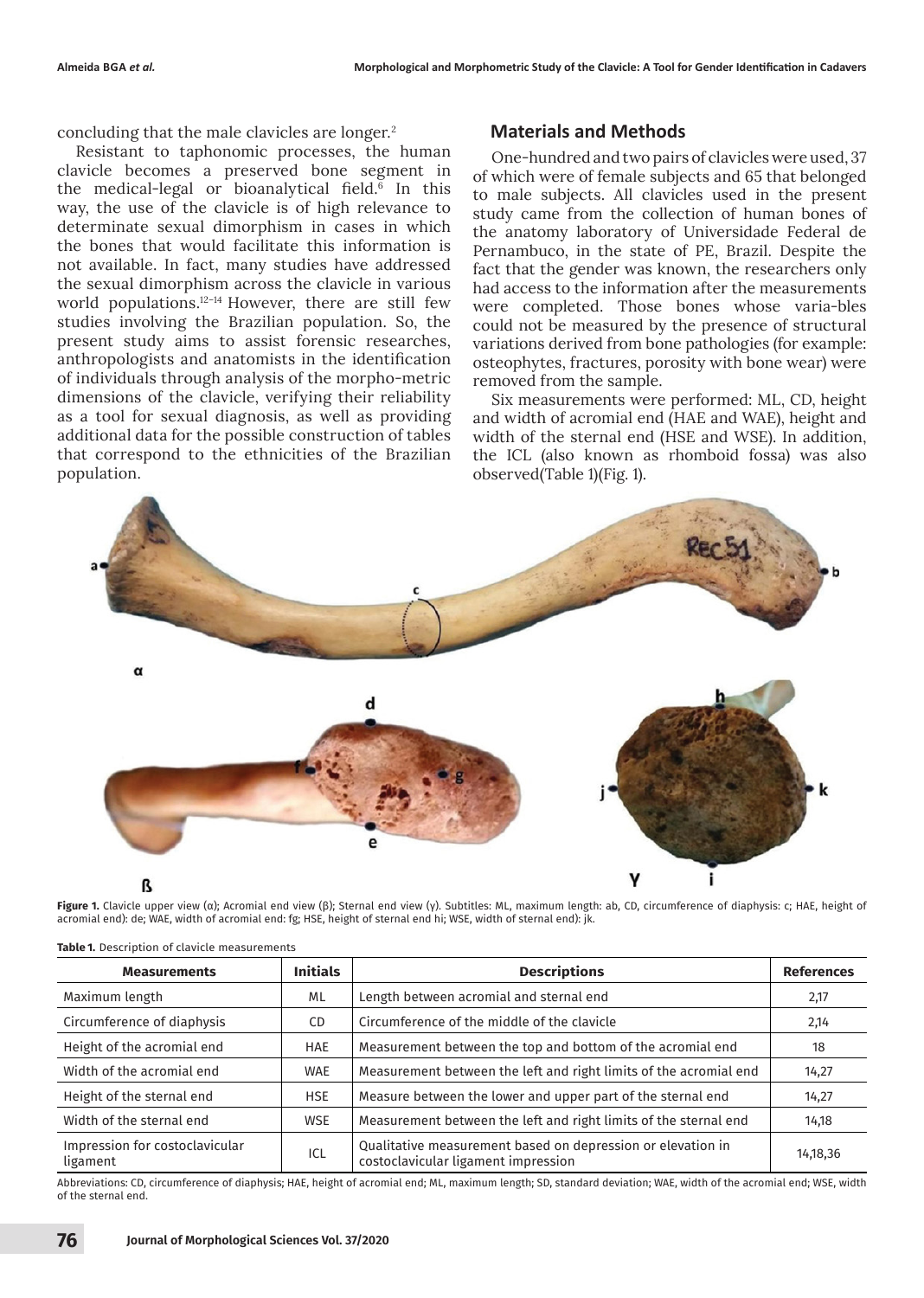In addition to morphometric measures, a mathematical method is used in the literature, in which some measures of the clavicle are applied in a formula to find the robustness index (RI)19 (formula below) expressed in %. This index represents the relationship between the circumference of the diaphysis and the ML and expresses the robustness of the clavicle.<sup>14</sup> According to Kralik *et al* (2014), this measure become effective only on the righ-side clavicles of female subjects

# when they are aged 46 to 70 years or over 70 years.<sup>14</sup><br>SDI= $\frac{mean (male) - mean (female) \times 100}{=}$ mean (male)

In addition, we used the sexual dimorphism index (SDI) to express (in %) the gender differences using the averages of the aforementioned measures.<sup>14,20-23</sup> According to Frayer, $24$  we consider a strong sexual dimorphism when a certain measure has a SDI greater than 10%.

# $\text{RI} \text{=} \frac{\text{circumference of the diaphysis}}{\text{maximum length of clavicle}} \times 100$

The materials used for such measurements were: 3,200 gr precision balance (Ramuza) with 0.01 g division, 150 mm digital caliper (Brasfort), flexible barbell wire and 30 cm magnetic ruler (Tec) graduated every 1 mm. To identify differences between the variables according to the gender of the individual, the Mann-Whitney test was applied. To identify differences between the sides, for the subjects with the same gender, the Wilcoxon-Mann-Whitney test was computed due to the correlation existent in the process. For the variable ICL, for being categorical, the evaluation was done using Pearson Chi-squared test for independence. For the calculations, the statistical programming language R (R core team) version 3.5.4 was used. The normality test used was the Shapiro-Wilk test. Provided that all data did not show a normal distribution, non-parametric tests were used.

#### **Ethics**

The ethics committee of CCS/UFPE, CAAE 66287517. 7.0000.5208, previously authorized all procedures and meas-urements performed in the present bone collection.

#### **Results and Discussions**

 When we analyzed the RI,19 we found 25.94% (right) and 25.62% (left) for the clavicles of male subjects, whereas the clavicles of female subjects presented RI of 24.79% (right) and 25.10% (left). These data corroborated with studies by Kralik *et al*, which showed a significant increase in the Men's robustness index than in the women's, in the collections of human skeletons from the University of Athens. Other studies analyzed the RI of each antimerism between men and women and found the indices of 26.47% (right) and 25.73%(left) in men in relation to the indices of 24.32% (right) and  $23.89\%$  (left) in women.<sup>12,14</sup>

The highest SDI score was weight, with 40.37% in the right clavicle and 45.06% in the left. In addition, we observed that after the weight we had the CD, with rates of 12.65% on the right and 14.56% on the left side. Then, the ML, with 11.57%on the right and 13.24% on the left side. Soon after, we have the WSE, with 13.14% in the right and 11.04% in the left side. The WAE was observed, with 10.41% on the right and 11.00%on the left side. At the HAE, we observed a discrepancy regarding the values obtained between the right and left clavicles, which were 5.01% and 14.08%, respectively. At the height of sternal end, we obtained the values of 4.32% on the right and 4.94% on the left side (Table 2). Corroborating with our results, in studies evaluating the SDI, Fernandes<sup>25</sup> found measurements of the circumference of the diaphysis of 12.60%. On the other hand, the SDI of the ML was < 10%, precisely 7.92%. From older to more recent studies, there is agreement that the clavicle diameter as well as the length of the clavicle have shown satisfactory results in gender estimation.10,13,26

There were statistically significant differences

**Table 2.** Sexual dimorphism index expressed as a percentage of each variable of the left and right clavicle and its mean, respectively

| <b>Variables</b> | <b>Right clavicle</b> | <b>Variables</b> | <b>Right clavicle</b> |  |
|------------------|-----------------------|------------------|-----------------------|--|
| ML               | 11.57                 | 13.24            | 12.40                 |  |
| <b>CD</b>        | 12.65                 | 14.56            | 13.60                 |  |
| WEIGHT           | 40.37                 | 45.06            | 42.71                 |  |
| HAE              | 5.01                  | 14.08            | 9.54                  |  |
| WAE              | 10.41                 | 11.00            | 10.70                 |  |
| HSE              | 4.32                  | 4.94             | 4.63                  |  |
| WSE              | 13.14                 | 11.04            | 12.09                 |  |

Abbreviations: Abbreviations: CD, circumference of diaphysis; HAE, height of acromial end; ML, maximum length; SD, standard deviation; WAE, width of the acromial end; WSE, width of the sternal end.

between the genders regardless of the antimerism, among the ML, CD, weight, HAE, WAE, and WSE measurements, all with *p* < 0.01 (Table 3). Corroborating with our studies, Papaioannou *et al<sup>27</sup>* developed a research about the morphometry of the clavicle and observed that, regardless of the antimerism, the ML of the clavicle was higher in males (ML − 152.2) than in females (ML − 133.3). Furthermore, another recent study with the South African population showed that the male subjects had larger clavicles than the female subjects (ML male: 154.45 ± 11.68; ML female: 139.76  $\pm$ 9.84).<sup>28</sup> However, it is interesting to note that several studies have shown that the male clavicles are more horizontally curved in relation to female clavicles.<sup>29-31</sup>

As for the analysis between the genders, tests were done for each antimerism. For the bones on the right side, significant differences were found between the variables clavicle diaphysis circumference (*p* < 0.01), ML (*p* < 0.01), weight (*p* < 0.01), HAE (*p* < 0.01), WAE (*p*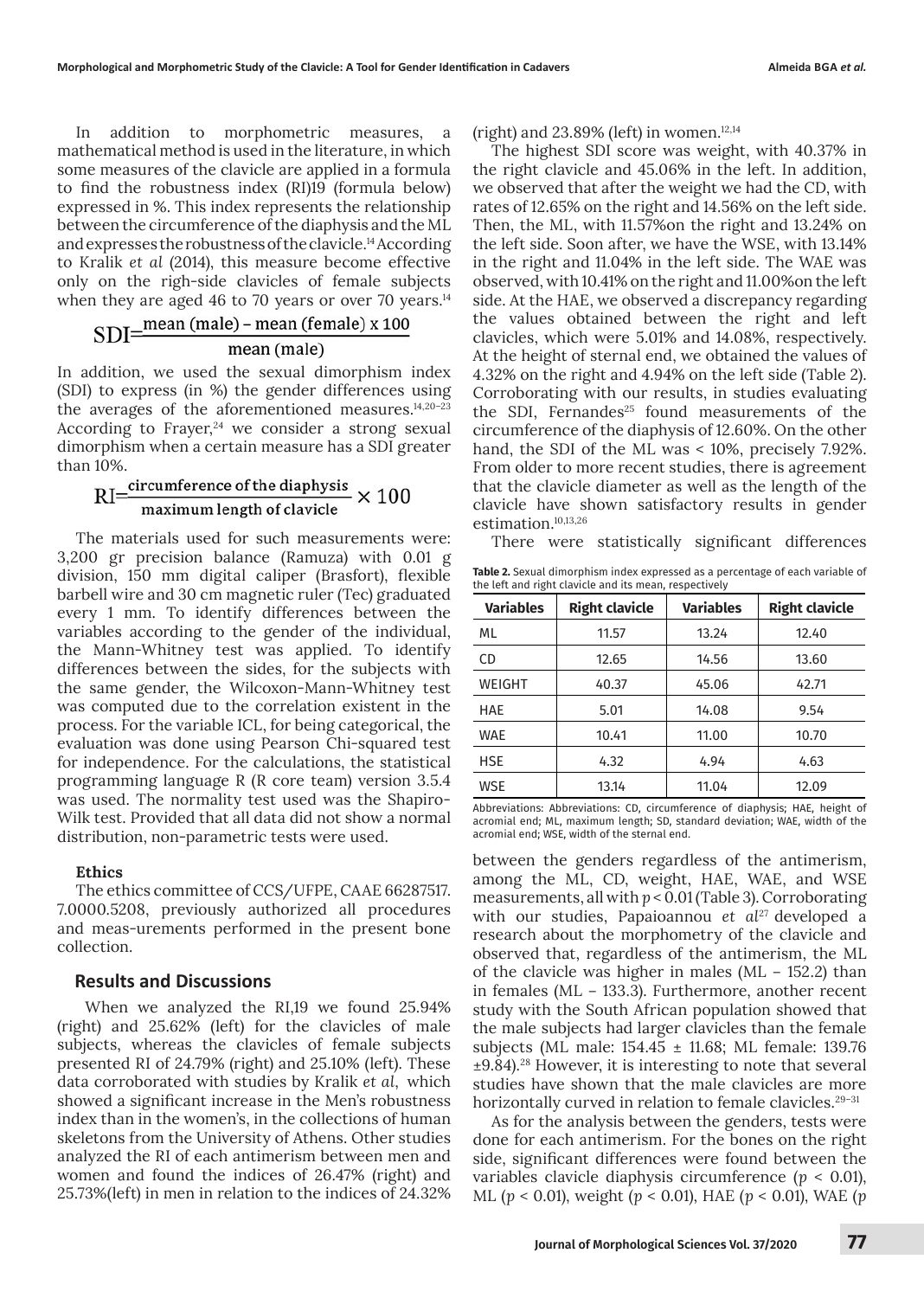− 0.028) and for WSE *(p* < 0.01). For left antimere, the results were similar, with  $p < 0.01$  in the measurements above, except for the WAE, in which the *p*-value was 0.034 (Table 4). Several studies confirm that the total length of the clavicle is greater in men than in women.14,17,32

To analyze the qualitative variable ICL, we noticed that none of the sides were associated with the type

| <b>Variables</b> | Male<br>mean±SD  | <b>Female</b><br>mean±SD | P*          |
|------------------|------------------|--------------------------|-------------|
| ML               | $152.2 \pm 9.41$ | $133.3 \pm 8.13$         | ${}_{0.01}$ |
| CD               | $39.1 \pm 3.70$  | $3.38 \pm 4.26$          | ${}_{0.01}$ |
| WEIGHT           | $20.5 \pm 5.16$  | $11.8 \pm 3.44$          | ${}_{0.01}$ |
| <b>HAE</b>       | $11.9 \pm 2.43$  | $10.8 \pm 2.44$          | 0.01        |
| <b>WAE</b>       | $20.4 \pm 4.60$  | $18.3 \pm 4.18$          | ${}_{0.01}$ |
| <b>WSE</b>       | $22.9 \pm 3.95$  | $20.1 \pm 3.18$          | < 0.01      |

**Table 3.** Statistical description and results of clavicle measurements

Abbreviations: CD, circumference of diaphysis; HAE, height of acromial end; ML, maximum length; SD, standard deviation; WAE, width of the acromial end; WSE, width of the sternal end.

\*Indicates significance for the Mann-Whitney test.

**Table 4.** Statistical description and results of clavicle measurements using the *t*-test

of gender, in which the statistical tests had values of *p* − 0.3334 (for the left side) and 0.259 (for the right side). These data corroborate with those found by Jit *et al*, <sup>33</sup> whose results did not find statistical differences between gender and the incidence of the rhomboid fossa in Indian individuals.<sup>33</sup> The results can be found in Table 5.

Analyzing the predictive models based on the methodology of Hothorn *et al*, 34,35 it is shown that when using the right antimere bones, when the ML is shorter than or equal to 136.33, the model tends to classify the bones as female and for values above 136.33 as male (Fig. 2). The results are similar for the left side; however, the value of the ML to be compared in this case is 145.02; that is, any value below 145.02 will be classified as female and above this value we will classify them as male (Fig. 3).

Regarding the best antimere studies to be analyzed in morphological and morphometric studies, we observed in Table 1 the predictive performance of each model, and the one that works best is the bone that uses the right side, which has an accuracy of 94.4% (Table 6).

| <b>Measures</b>     | <b>Side</b> | <b>Male</b> |       |           | <b>Female</b> |       |           |       |
|---------------------|-------------|-------------|-------|-----------|---------------|-------|-----------|-------|
|                     |             | N           | Mean  | <b>SD</b> | N             | Mean  | <b>SD</b> | р     |
|                     | Right       | 56          | 150.5 | 9.33      | 34            | 133.1 | 8.89      | 0.01  |
| $ML$ s, $E$         | Left        | 57          | 153.8 | 9.29      | 32            | 133.4 | 7.38      | 0.01  |
|                     | Right       | 56          | 39.0  | 3.96      | 34            | 34.0  | 4.75      | 0.01  |
| <b>CD</b>           | Left        | 59          | 39.3  | 3.48      | 32            | 33.5  | 3.73      | 0.01  |
|                     | Right       | 58          | 20.5  | 5.40      | 37            | 12.2  | 3.57      | 0.01  |
| Weight <sup>£</sup> | Left        | 61          | 20.5  | 4.97      | 34            | 10.1  | 2.03      | 0.01  |
|                     | Right       | 56          | 12.0  | 2.54      | 34            | 11.4  | 2.67      | 0.01  |
| HAE <sup>£</sup>    | Left        | 58          | 11.9  | 2.34      | 32            | 10.1  | 2.03      | 0.01  |
|                     | Right       | 55          | 20.5  | 4.38      | 31            | 18.4  | 4.05      | 0.028 |
| <b>WAE</b>          | Left        | 59          | 20.4  | 4.84      | 27            | 18.1  | 4.39      | 0.034 |
| <b>WSE</b>          | Right       | 56          | 23.2  | 3.65      | 35            | 20.2  | 3.39      | 0.01  |
|                     | Left        | 57          | 22.5  | 4 > 23    | 32            | 20.1  | 2.98      | 0.01  |

Abbreviations: CD, circumference of diaphysis; HAE, height of acromial end; ML, maximum length; SD, standard deviation; WAE, width of the acromial end; WSE, width of the sternal end.

Indicates significance for the Mann-Whitney test.

§Indicates significance for the Wilcoxon-Mann-Whitney test for males.

£Indicates significance for the Wilcoxon-Mann-Whitney test for the female.

**Table 5.** Qualitative analysis of the rhomboid fossa or impression for costoclavicular ligament

|                                         | Left sides |               |               | <b>Right sides</b> |               |               |
|-----------------------------------------|------------|---------------|---------------|--------------------|---------------|---------------|
| Impression for costoclavicular ligament |            | Gender        |               | Gender             |               |               |
|                                         | Male       | <b>Female</b> | $X2(p-value)$ | <b>Male</b>        | <b>Female</b> | $X2(p-value)$ |
| Elevation                               | 19         | 14            | 2.196         | 20                 | 16            | 2.702         |
| Depression                              | 27         | 10            | (0.333)       | 32                 | 12            | (0.259)       |
| Nothing                                 | 11         | 4             |               |                    |               |               |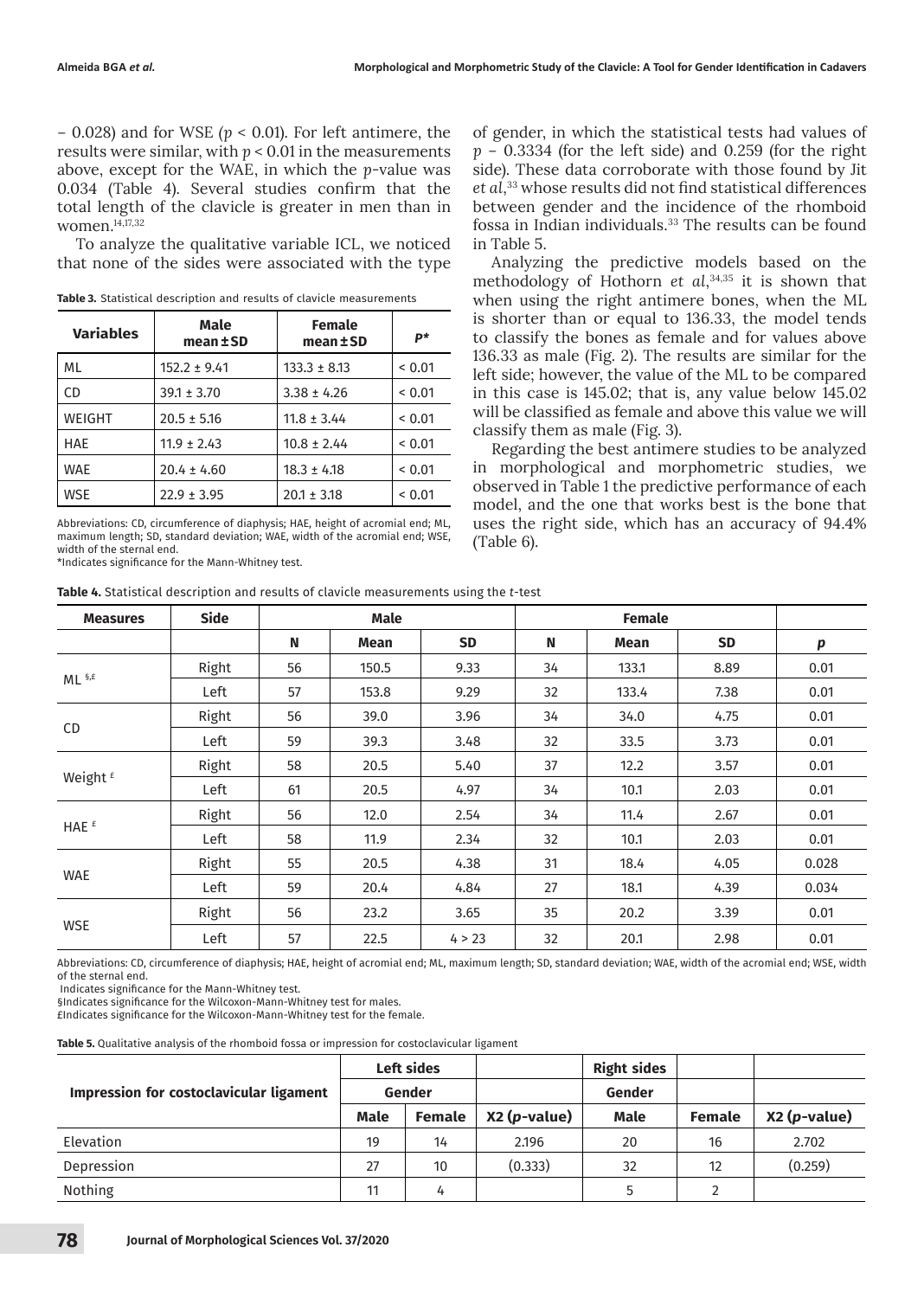

1  $cm$  $< 0.001$ 

 $0.8$ 

0.6

 $0.4$ 

 $0.2$ 

 $\mathbf{0}$ 



**Figure 2.** Predictive models for right-side bones.

|          | <b>Right side</b> |       | Left side        |       |  |
|----------|-------------------|-------|------------------|-------|--|
|          | <b>Estimated</b>  |       | <b>Estimated</b> |       |  |
| Observed |                   | M     |                  | M     |  |
|          | 16.7%             | 5.6%  | 47.4%            | 0.0%  |  |
| M        | 0.0%              | 77.8% | 10.5%            | 42.1% |  |

## **Table 6.** Predictive performance of statistical models **Conclusions**

 $>145.02$ 

Gender estimation is one of the first steps in determining unidentified remains. Over the years, studies have always indicated that the best bone segments for such study are the skull and pelvis. However, the study of the clavicle has shown that it may be an alternative bone element for the gender identification in the absence of other important bones,

F

Node  $3(n = 36)$ 

M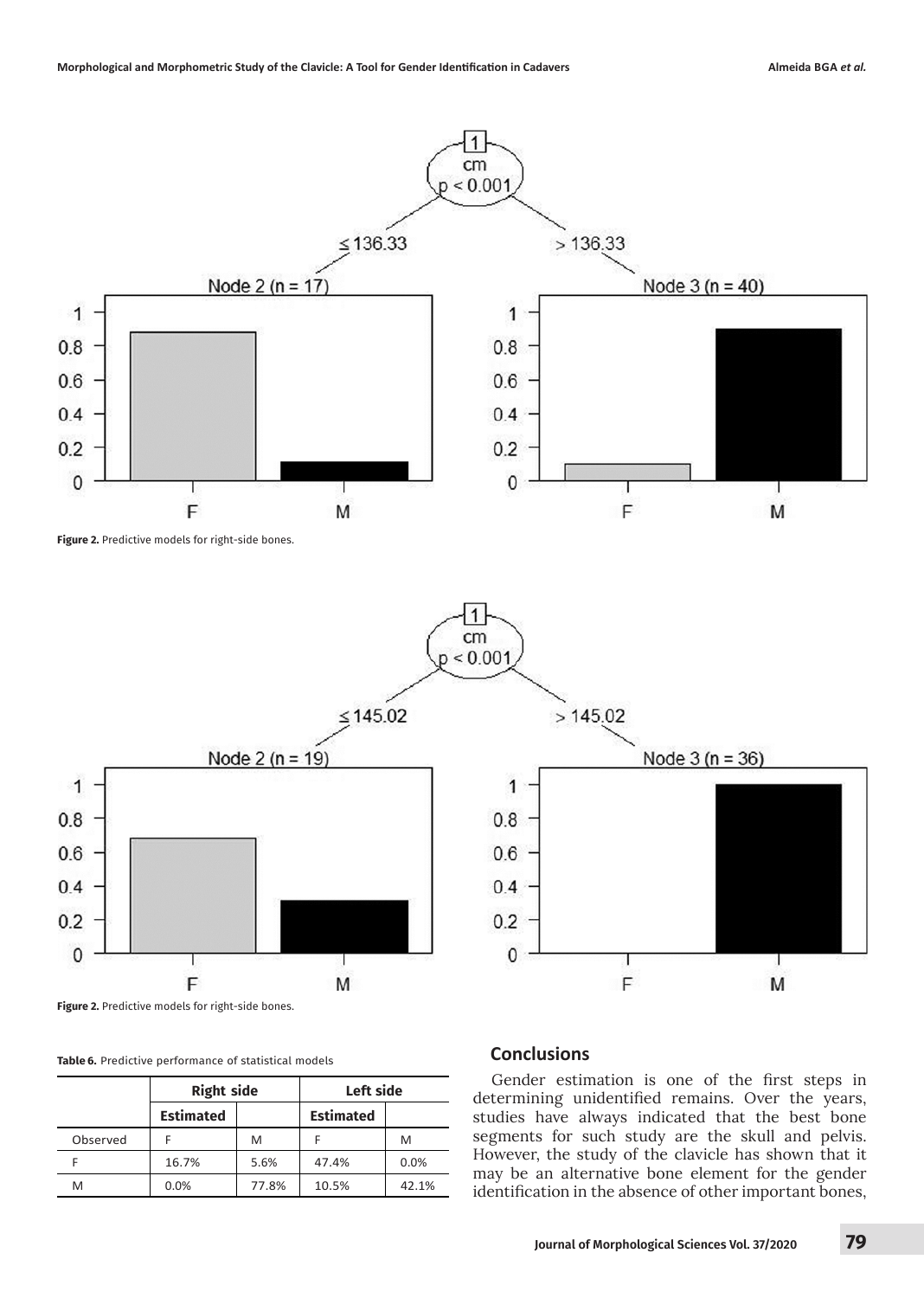such as the skull and pelvis, thus contributing to the study of anthropology and forensic medicine. In the present study, the ML of the clavicle was one of the measures that showed the greatest significance; this shows that the male clavicle, due to the more pronounced muscular insertions, exhibits a larger and more robust anatomical aspect to the detriment of the female clavicle. We observed that most of the measure-ments showed a significant degree of sexual dimorphism above 10%. Although all the measures evaluated were larger in males, only the ML of the clavicle could be analyzed for the predictive models of

#### **References**

1. Silva RFd, Nunes FG, Neto JCdF, Rege ICC, Júnior ED. Forensic importance of panoramic radiographs for human identification. Rev Gaucha Odontol 2012;60(04):527–531.

2. Bass WM. Human Osteology: A laboratory and field manual. 5th edition. 2005.

3. White TD, Folkens PA. The human bone manual. Elsevier academic press; 2005.

4. Bass WM. Human Osteology: A Laboratory and Field Manual. Society MA, editor 1995.

5. Akhlaghi M, Moradi B, Hajibeygi M. Sex determination using anthropometric dimensions of the clavicle in Iranian population. J Forensic Leg Med 2012;19(07):381–385.

6. Black S, Scheuer L. Age changes in the clavicle: from the early neonatal period to skeletal maturity. Int J Osteoarchaeol 1996; 6:425–434.

7. Bhat S, Asif M, Manjegowda DS, Radhakrishna S, Shivarama. Rhomboid fossa and mid shaft circumference of the clavicle - anthropological study in North Karnataka population. Nitte University Journal of Health Science 2015;5(03):

8. Prado FB, de Mello Santos LS, Caria PH, *et al*. Incidence of clavicular rhomboid fossa (impression for costoclavicular ligament)in the Brazilian population: forensic application. J Forensic Odontosto matol 2009;27(01):12–16.

9. Cave AJ. The nature and morphology of the costoclavicular ligament. J Anat 1961;95:170–179.

10. Parsons FG. On the Proportions and Characteristics of the Modern English Clavicle. J Anat 1916;51(Pt 1):71–93.

11. Fernandes JRdSG. Diagnose Sexual através da Clavícula numa amostra da Coleção de Esqueletos Identificados do século XXI. Porto: Universidade do Porto; 2015.

12. McCormick WF, Stewart JH, Greene H. Sexing of human clavicles using length and circumference measurements. Am J Forensic Med Pathol 1991;12(02):175–181.

13. Frutos LR. Determination of sex from the clavicle and scapula in a Guatemalan contemporary rural indigenous population. Am J Forensic Med Pathol 2002;23(03):284–288.

14. Králík M, Urbanová P, Wagenknechtová M. Sex assessment using clavicle measurements: inter- and intra-population comparisons. Forensic Sci Int 2014;234:181.e1–181.e15.

15. Paiva LAS, Rabelo APA. Identificação humana com a utilização de prótese total superior e de técnica de sobreposição de imagens. Saúde, Ética & Justiça. 2010;15(01):40–45.

16. Franklin D, O'Higgins P, Oxnard CE, Dadour I. determination of sex in south african blacks by discriminant function analysis of mandibular linear dimensions : A preliminary investigation using the zulu local population. Forensic Sci Med Pathol 2006;2(04): 263– 268.

17. Yang JC, Lin KJ, Wei HW, Tsai CL, Lin KP, Lee PY. Morphometric Analysis of the Clavicles in Chinese Population. BioMed Res Int 2017;2017:8149109.

Hothorn *et al*, in which it was demon-strated that the right antimeric presented a better accuracy of 94.4% for the studies concerning the morphometry of the clavicle.

#### **Acknowledgments**

The authors are grateful for the partnership between the Federal University of Pernambuco (UFPE) and the Foundation for the Support of Science and Technology of the State of Pernambuco (FACEPE), which through the Academic Incentive Grant Program contributed to the financial support of this study.

18. Martin R, Saller K. Lehrbuch der Anthropologie, in systematischer Darstellung. Stuttgart; 1957.

19. Silva JTdSdOe. Antropologia Forense e Identificação Humana. Porto: Universidade Fernando Pessoa; 2015.

20. Jit I, Singh S. The sexing of the adult clavicles. Indian J Med Res 1966;54(06):551–571

21. Charisi D, Eliopoulos C, Vanna V, Koilias CG, Manolis SK. Sexual dimorphism of the arm bones in a modern greek population. J Forensic Sci 2011;56(01):10–18

22. Bresson F, Crubézy E. Apport de Chasséens de Saint- Paul Trois-Chateaux (Drôme) au Problème de la Gracilisation. Résultants Méridionales de Préhistoire RéceneValença1994.

23. Morphé WR. Análise das proporções entre os membros, dimorfismo sexual e estatura de uma amostra da coleção de esqueletos identificados do museu antropológico da Universidade de Coimbra. Coimbra: Universidade de Coimbra; 2000.

25. Frayer D. Sexual dimorphism and cultural evolution in the late Pleistocene and Holocene of Europe. J Hum Evol 1980; 9:399–416.

25. Fernandes JRdSG. Diagnose Sexual através da Clavícula numa amostra da Coleção de Esqueletos Identificados do século XXI. Coimbra: Universidade de Coimbra; 2015.

26. Steel FL. Further observations on the osteometric discriminant function. The human clavicle. Am J Phys Anthropol 1966;25(03): 319– 322.

27. Papaioannou VA, Kranioti EF, Joveneaux P, Nathena D, Michalodimitrakis M. Sexual dimorphism of the scapula and the clavicle in a contemporary Greek population: applications in forensic identification. Forensic Sci Int 2012 Apr 10;217(1–3):231 e1–7.

28. Shelby S, Tanya RP, Mandi A. The influence of biological affinity and sex oh morphometric parameters of the clavicle in a South African sample. Am J Hum Biol 2018;30(05):

29. Olivier G. Anhthropologique de la clavicule III – la clavicule du Français. Paris1951.

30. Kaur H. Harjeet, Sahni D, Jit I. Length and curves of the clavicle in Northwest Indians. J Anat Soc India 2002;51:199–209.

31. Bilodi AKS, Sinha BN, Kumaran S. Some observation on human clavicle. JNMA J Nepal Med Assoc 2002;41:441–445.

32. Papaioannou VA, Kranioti EF, Joveneaux P, Nathena D, Michalodimitrakis M. Sexual dimorphism of the scapula and the clavicle in a contemporary Greek population: applications in forensic identification. Forensic Sci Int 2012;217(1-3):231.e1–231.e7.

33. Jit I, Kaur H. Rhomboid fossa in the clavicles of North Indians. Am J Phys Anthropol 1986;70(01):97–103.

34. Hothorn T, Hornik K. Wiel MVd, Zeileis A. A Lego System for Conditional Inference. Am Stat 2006;60(03):257–263.

35. Hothorn T, Hornik K, Zeileis A. Unbiased Recursive Partitioning: A Conditional Inference Framework. J Comput Graph Stat 2006;15  $(03):651-674.$ 

36. Rogers NL, Flournoy LE, McCormick WF. The rhomboid fossa of the clavicle as a sex and age estimator. J Forensic Sci 2000;45(01): 61–67.